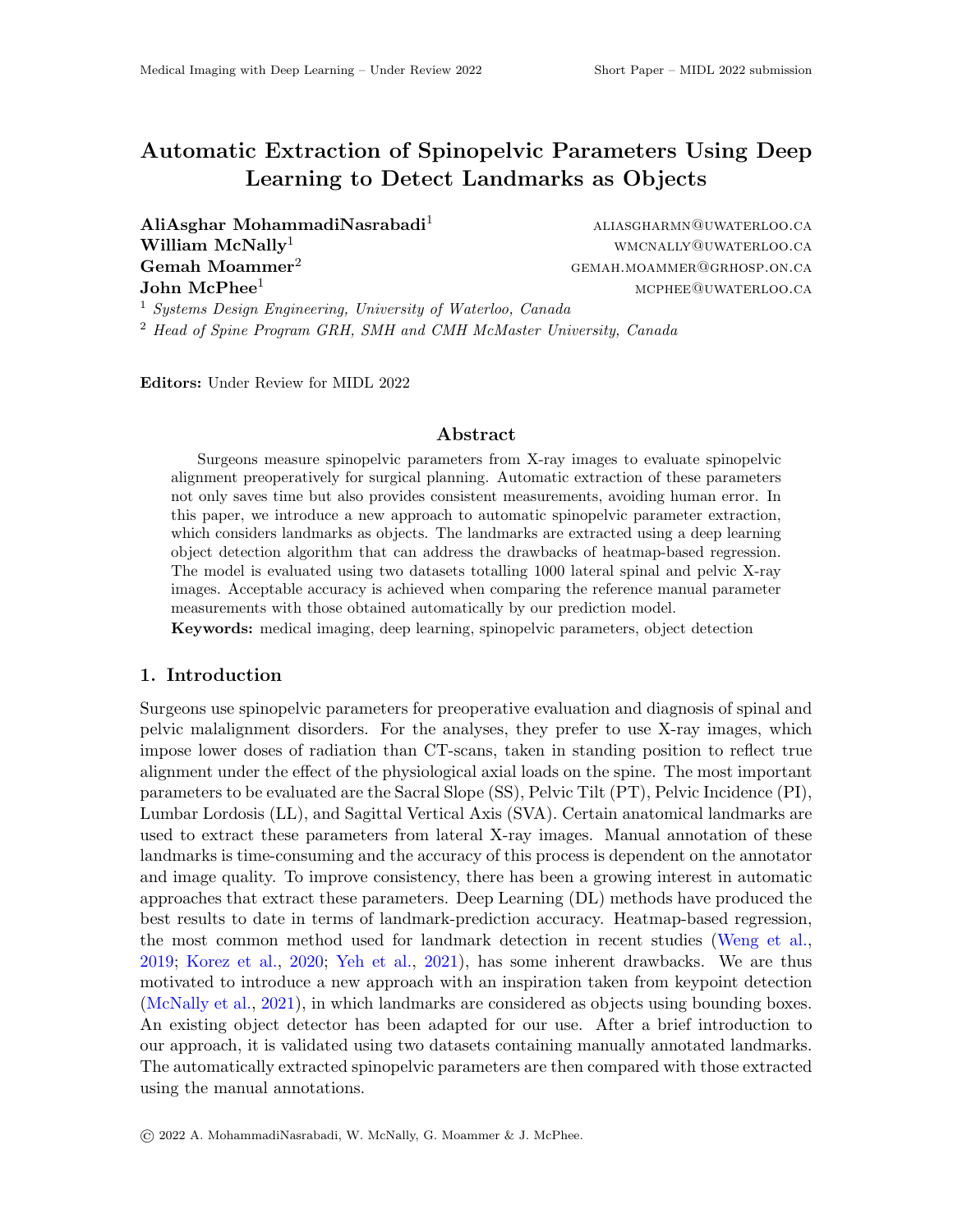#### 2. Material and Method

In total, 750 (3-foot standing) lateral spine X-ray images (DS1) were collected from patients who had been referred to the Grand River Hospital (GRH), Kitchener, Canada (2016-2022). We also used another dataset of 250 lateral lumbar spine and pelvic images (DS2), provided by Intellijoint Surgical. The datasets were divided into training (80%), validation (10%), and test (10%) sets. To automatically extract the spinopelvic parameters of interest, we consider landmarks as objects, and calculate the spinopelvic parameters (SS, PT, PI, LL, and SVA). The landmarks are extracted through deep learning object detection using the YOLO algorithm [\(Redmon et al.,](#page-2-4) [2016\)](#page-2-4), which can address the drawbacks of heatmap-based regression like overlapping heatmap signals and post-processing requirements [\(McNally et al.,](#page-2-3) [2021\)](#page-2-3). Our landmark object concept is an imaginary object representation in which the coordinates of a landmark are considered at the center of a bounding box (bx, by) with equal width (bw) and height (bh) [\(McNally et al.,](#page-2-3) [2021\)](#page-2-3). In the labeled dataset, 10 classes of landmark objects have been defined  $(c_i)$ , which are centers of femoral heads, and anterior/posterior points of S1, L1, C7 superior end plates, and L5 inferior end-plate. Therefore, the resulting label includes the class number and bounding box features  $C_i = (c_i, bx_i, by_i, bw_i, bh_i)$ . The labels have been manually annotated using Matlab (Figure [1-](#page-1-0)A). The sizes of the landmark object bounding boxes have been optimized for the best prediction accuracy.

## 3. Results and Discussion

The model has been evaluated using two datasets, and the results are shown in Table [1.](#page-2-5) Spinopelvic parameters are calculated from automatically extracted landmarks, and the model's prediction accuracy is evaluated based on manual labels. Considering the limited number of images, especially in DS2, our approach showed good performance. In addition, the model was able to detect required landmarks even when they are covered with an obstacle such as the protective lead shield that often covers the femoral head.



<span id="page-1-0"></span>Figure 1: A: Manual labeling of landmarks and specifying bounding boxes. B: Extracted landmarks as objects with different confidences, trained model output, evaluated with the test set. C: choosing the highest confidence for each landmark as the prediction results and calculation of the spinopelvic parameters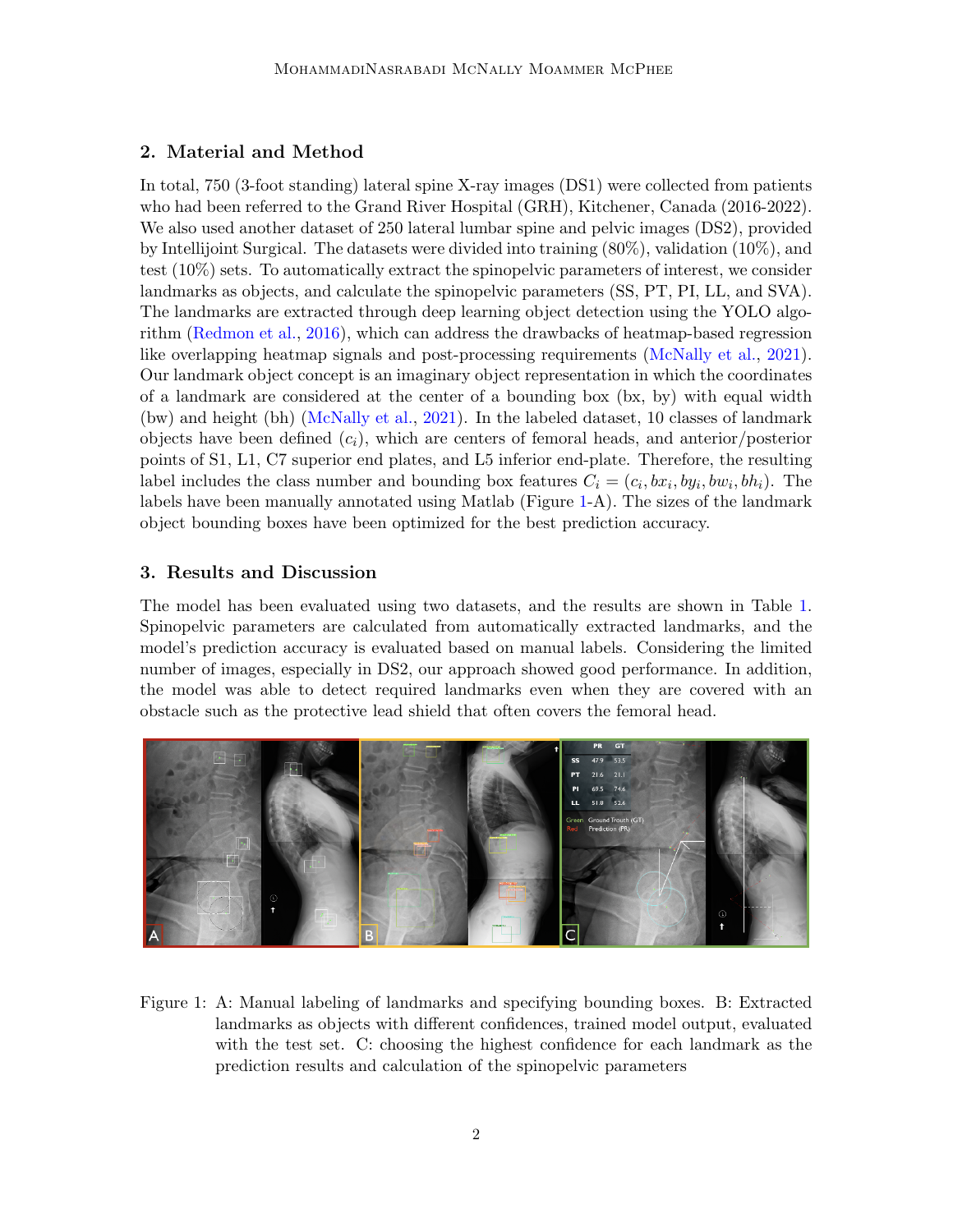<span id="page-2-5"></span>Table 1: Statistical comparison of the main values of reference manual parameter measurements (GT) and those obtained automatically by the prediction model (PR) along with standard deviations (SD) of each parameter evaluated in the two datasets (DS1 & DS2) and relative accuracy of prediction (Acc)

|                                 | Error |                 | Mean PR $(\pm SD)$ |                            | Mean GT $(\pm SD)$ |                          | Acc $(\%)$ |                 |
|---------------------------------|-------|-----------------|--------------------|----------------------------|--------------------|--------------------------|------------|-----------------|
|                                 | DS1.  | DS <sub>2</sub> | DS1                | DS2                        | DS1                | DS2                      | DS1        | DS <sub>2</sub> |
| $SS^{\circ}$                    | 5.7   | 7.9             |                    | 42.5 $(8.7)$ 35.9 $(14.8)$ | 38.9(10.3)         | 30.5(10.4)               | 87.1       | 74.1            |
| $\mathbf{PT}^{\circ}$           | 2.7   | 2.5             | 18.1(10.6)         | 21.7(21.4)                 | 19.3(9.4)          | 22.1(19.5)               | 85.0       | 88.4            |
| $\mathbf{PI}^{\circ}$           | 6.3   | 8.4             | 53.6(10.2)         | 62.4(9.1)                  | 50.8(12.6)         | 56.7(13.7)               | 88.7       | 85.1            |
| $\mathbf{L} \mathbf{L}^{\circ}$ | 9.7   | 9.5             | 47.5(21.4)         | 33.9(17.1)                 | 46.2 $(16.2)$      | 37.1(17.8)               | 80.3       | 74.3            |
| $\mathbf{SVA}_{cm}$             | 0.7   | $\mathbb{L}^2$  | 4.4 $(4.8)$        | $\sim 100$ km s $^{-1}$    | 3.4(3.2)           | $\overline{\phantom{a}}$ | 84.7       | $\mathbb{Z}$    |

The outputs of the model are bounding boxes (objects) with different confidences, of which the center of each box is the predicted landmark (Figure [1-](#page-1-0)B). The predictions with the highest confidence in each class are the actual required outputs needed to calculate the spinopelvic parameters (Figure [1-](#page-1-0)C). The spinopelvic parameters have been calculated using the extracted landmarks. Table [1](#page-2-5) indicates the comparison of the parameters obtained from Ground Truth (GT) labels and those from predicted landmarks.

#### Acknowledgments

This research was funded by Intellijoint Surgical, the Natural Sciences and Engineering Research Council of Canada, and the Ontario Centres of Excellence.

#### References

- <span id="page-2-1"></span>Robert Korez, Michael Putzier, and Tomaž Vrtovec. A deep learning tool for fully automated measurements of sagittal spinopelvic balance from x-ray images: performance evaluation. European Spine Journal, 29(9):2295–2305, 2020.
- <span id="page-2-3"></span>William McNally, Kanav Vats, Alexander Wong, and John McPhee. Rethinking keypoint representations: Modeling keypoints and poses as objects for multi-person human pose estimation. arXiv preprint arXiv:2111.08557, 2021.
- <span id="page-2-4"></span>Joseph Redmon, Santosh Divvala, Ross Girshick, and Ali Farhadi. You only look once: Unified, real-time object detection. In *Proceedings of the IEEE conference on computer* vision and pattern recognition, pages 779–788, 2016.
- <span id="page-2-0"></span>Chi-Hung Weng, Chih-Li Wang, Yu-Jui Huang, Yu-Cheng Yeh, Chen-Ju Fu, Chao-Yuan Yeh, and Tsung-Ting Tsai. Artificial intelligence for automatic measurement of sagittal vertical axis using resunet framework. Journal of clinical medicine, 8(11):1826, 2019.
- <span id="page-2-2"></span>Yu-Cheng Yeh, Chi-Hung Weng, Yu-Jui Huang, Chen-Ju Fu, Tsung-Ting Tsai, and Chao-Yuan Yeh. Deep learning approach for automatic landmark detection and alignment analysis in whole-spine lateral radiographs. Scientific reports,  $11(1):1-15$ ,  $2021$ .